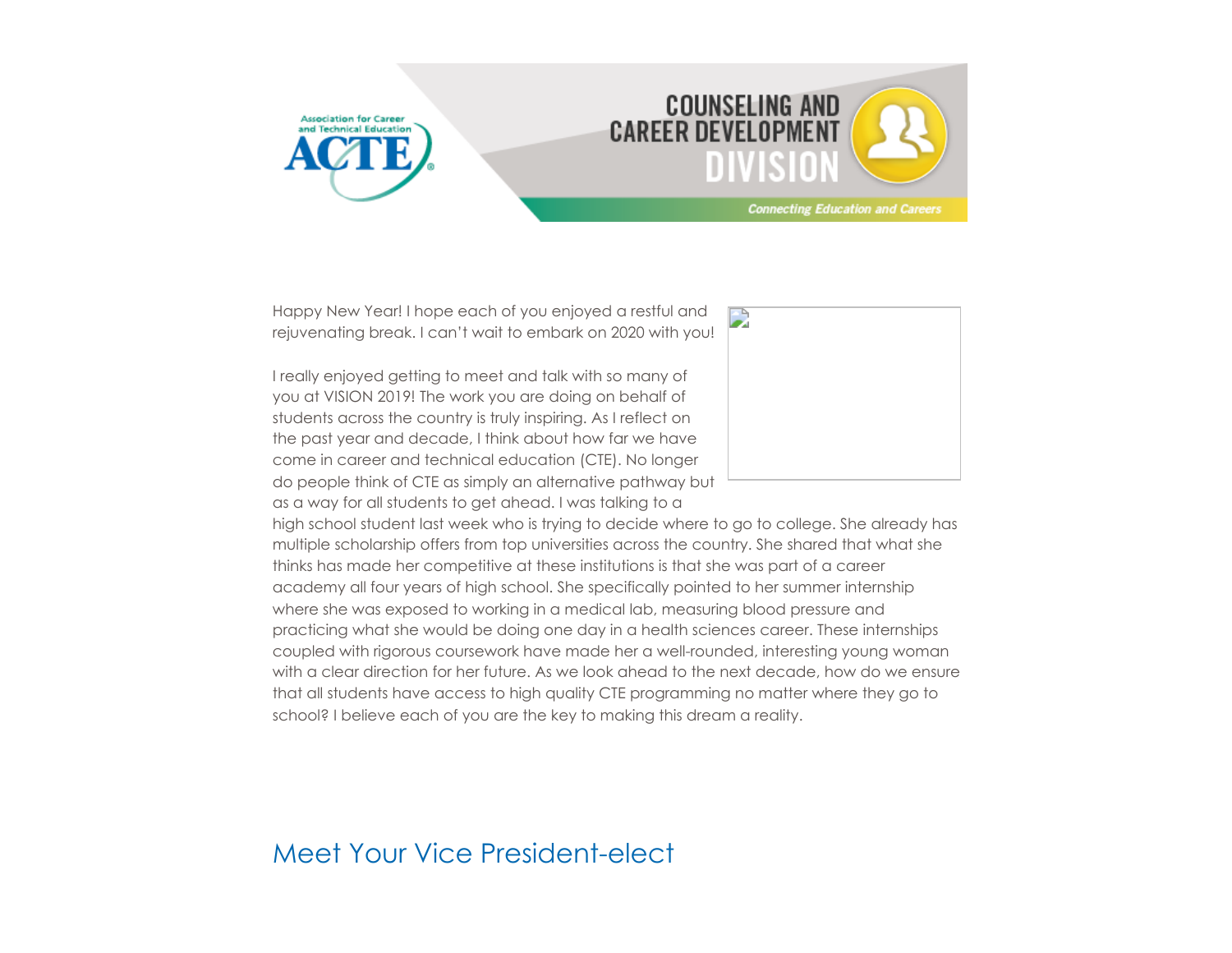The results are in! Your Counseling and Career Development Vice President-elect is Teresa "Gibby" Gibbons. She is very honored and excited to serve each of you in this position. You will be hearing from her soon with ways to become more involved in our division. She is also our social media chair. Be sure to check out our Facebook page: ACTE Counseling and Career Development Division and follow us on Instagram at ACTEcareercounseling.



I am also happy to share that Shelly Thome, who also ran for Vice President-elect, will be joining our division leadership team. Her experience, expertise and positive energy are just what we need as we embark on this new decade!

**Learn more**



## Engage Your Policymakers to Advance CTE Priorities

Advocate on behalf of the CTE profession and amplify our collective voice by participating in ACTE's National Policy Seminar (NPS) this **March 29–April 1** in Arlington, Virginia. Whether you're a seasoned advocate or a first-timer to

Capitol Hill, now is an essential time to communicate your CTE success stories, programming priorities and local education needs with your legislators to help advance your programs. NPS will offer an all-new CTE Innovation Summit as well as Perkins V implementation guidance and CTE advocacy tools to deliver a strong message to your policymakers and to take back home to your communities. Register by **Feb. 21** to secure early bird rates.

**[View agenda and register](https://www.acteonline.org/nps/)**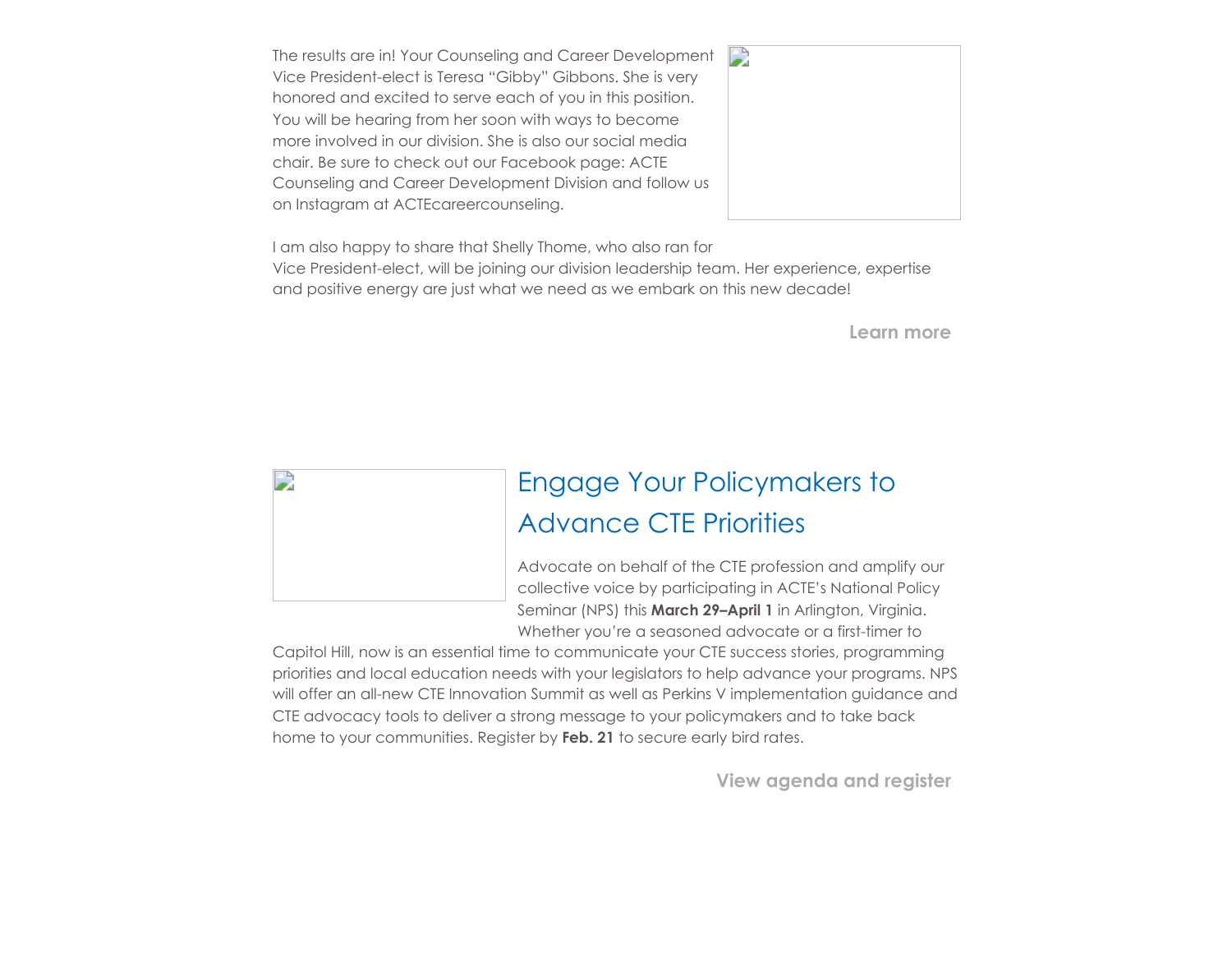#### Present at VISION

We invite you to participate as a presenter at ACTE's CareerTech VISION 2020, the premier event for career and technical educators, business leaders and industry professionals, **Dec. 2–5** at the Gaylord Opryland in Nashville,

Tennessee. We are seeking presentation proposals that cover a wide variety of high-quality secondary and postsecondary CTE in all program areas along with stories of successful education and business collaborations. Sessions are typically 60 minutes in length, and presenters receive a speaker discount on the VISION early bird registration rate.

**[Submit your proposal by Feb. 29](https://www.careertechvision.com/call_for_proposals.cfm)**

# Explore the Full Spectrum of WBL **Experiences**

D



ACTE's new National Work-based Learning Conference, cohosted with the Iowa Work-based Learning Organization, is focused on supporting the delivery of quality experiences

that foster in-depth, firsthand engagement with the tasks required in a given career field. Happening April 22–23 at the Des Moines Area Community College FFA Enrichment Center in Ankeny, Io-wa, this event features Dr. Casey Sacks, deputy assistant secretary for community colleges in the Office of Career, Technical and Adult Education at the U.S. Department of Education, as the keynote speaker.

**[Learn more](https://www.acteonline.org/wbl-conference/)**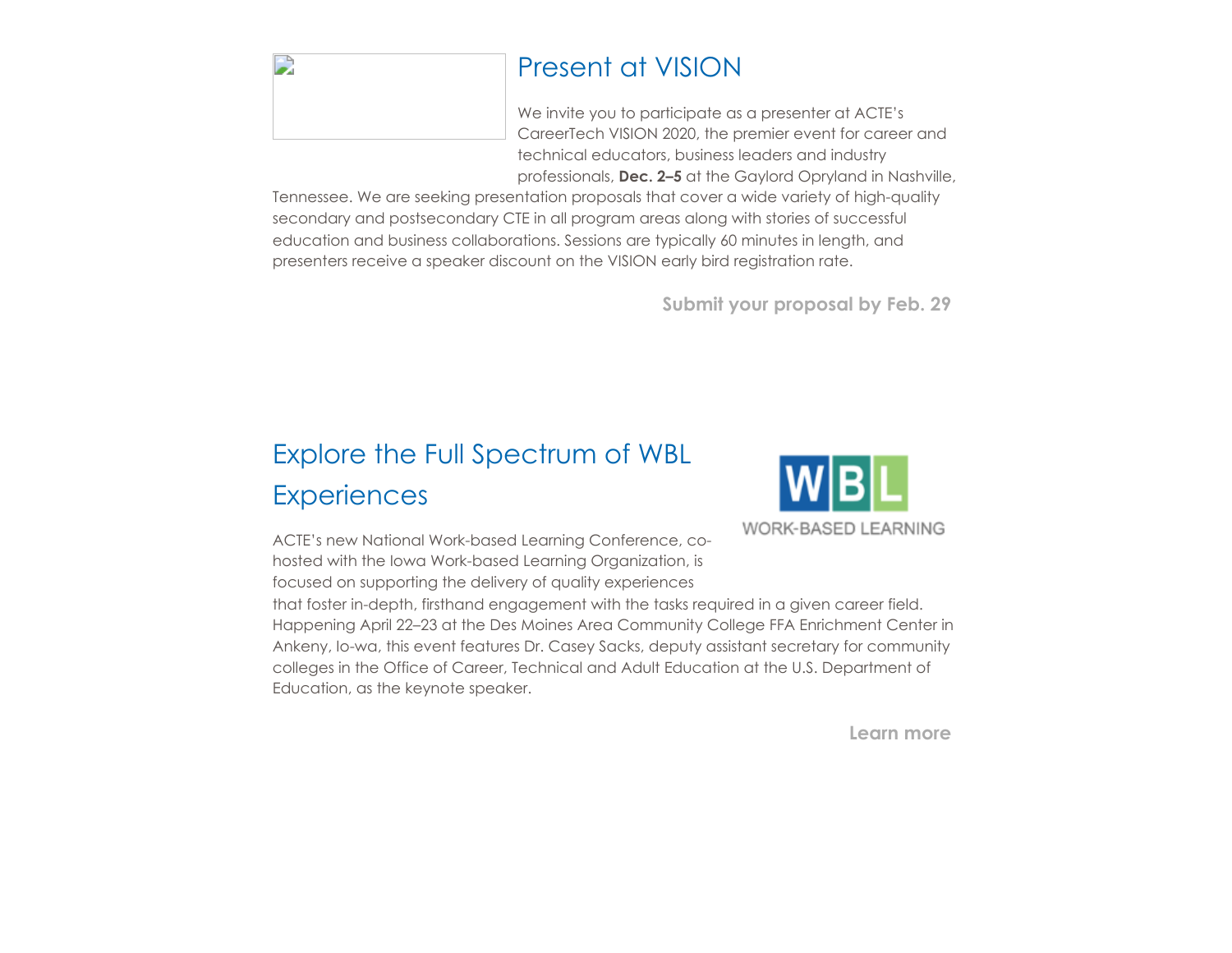# CTE Month & NASA HUNCH Student Video Challenge

ACTE and NASA HUNCH are excited to host the student video challenge, celebrating CTE and project-based learning programs. This year's theme is *Living and Working on the Moon and Beyond* and calls on middle school, high school and postsecondary students to produce a video two minutes or less in length. The deadline to submit videos is



**March 2**. Visit the CTE Month webpage to learn more about ways to celebrate your CTE programs, download the CTE Month logo, purchase CTE Month products and more!

**[Celebrate CTE Month](https://www.acteonline.org/why-cte/cte-awareness/cte-month/cte-month-2020-and-nasa-hunch-video-challenge/)**

### New Conference Revolutionizes **CTE**

Bridging the gap between ideation and implementation, Leading the Education Revolution Conference shifts attendees' participation from consuming information to solving problems and addressing challenges at national, state and district levels. This new event, taking place **June 9– 12** at Butler Tech in Cincinnati, Ohio, will dive into implementation of second-order changes that will revolutionize a student's career and technical education experience.



**[Learn more](https://www.acteonline.org/leading-the-education-revolution-conference/)**